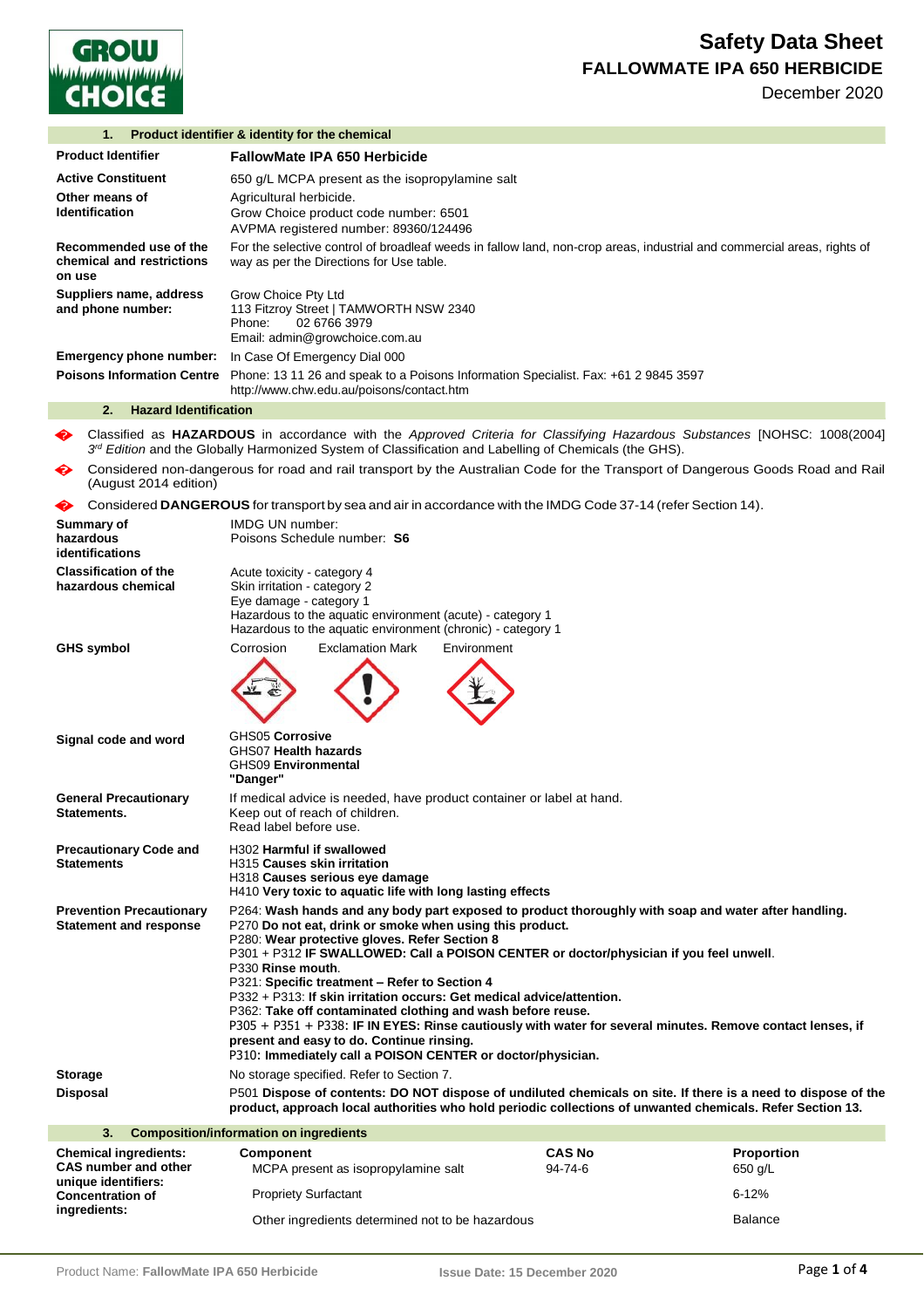| <b>First Aid Measures</b><br>4.                                                                                      |                                                                                                                                                                                                                                                                                                                                                                                                                                                                                                                                                                                                                                                                    |
|----------------------------------------------------------------------------------------------------------------------|--------------------------------------------------------------------------------------------------------------------------------------------------------------------------------------------------------------------------------------------------------------------------------------------------------------------------------------------------------------------------------------------------------------------------------------------------------------------------------------------------------------------------------------------------------------------------------------------------------------------------------------------------------------------|
| Summary:                                                                                                             | Harmful if absorbed by skin contact, inhaled or swallowed. Will irritate the eyes and skin. DO NOT inhale vapour.<br>Repeated exposure may cause allergic disorders. When opening the container and preparing the spray wear PPE refer<br>to Section 8. After use and before eating, drinking or smoking, wash hands, arms and face thoroughly with soap and<br>water. After each day's use, wash gloves, face shield and contaminated clothing.                                                                                                                                                                                                                   |
| Swallow:                                                                                                             | If swallowed do <b>NOT</b> induce vomiting; seek medical advice immediately and show container, label and this document.<br>Make every effort to prevent vomit from entering the lungs by careful placement of the patient. Rinse mouth thoroughly<br>with water.                                                                                                                                                                                                                                                                                                                                                                                                  |
| Eye:                                                                                                                 | If product gets in eyes, hold eyelids open and wash with copious amounts of water for at least 15 minutes. Seek medical<br>attention.                                                                                                                                                                                                                                                                                                                                                                                                                                                                                                                              |
| Skin:                                                                                                                | Remove contaminated clothing and wash affected areas thoroughly with soap and water. Launder clothing before reuse.                                                                                                                                                                                                                                                                                                                                                                                                                                                                                                                                                |
| Inhaled:                                                                                                             | Move affected person to fresh air and keep at rest until recovered.                                                                                                                                                                                                                                                                                                                                                                                                                                                                                                                                                                                                |
| 5.<br><b>Fire Fighting Measures</b>                                                                                  |                                                                                                                                                                                                                                                                                                                                                                                                                                                                                                                                                                                                                                                                    |
| Suitable extinguishing<br>media                                                                                      | Not combustible. Use extinguishing media suited to burning materials.                                                                                                                                                                                                                                                                                                                                                                                                                                                                                                                                                                                              |
| Specific hazards arising<br>from the chemical                                                                        | Non-combustible. If involved in a fire, it will toxic irritating gases and fumes.<br>Hazchem Code:<br>None Allocated.<br>Emergency Action: If exposed to fire, keep container cool by spraying with water fog.<br>Other Information: Prevent fire water from entering drains or water bodies.                                                                                                                                                                                                                                                                                                                                                                      |
| <b>Special protective</b><br>equipment and precautions<br>for fire fighters                                          | Fire fighters should wear Safe Work Australia approved self-contained breathing apparatus (AS/NZS 1715/1716) and<br>full protective gear. Keep unnecessary people away. If it can be done safely, remove intact containers from the fire.<br>Bund area with sand or earth to prevent contamination of drains or waterways. Dispose of extinguishing agent and<br>spillage safely later. Contamination of water bodies should be avoided.                                                                                                                                                                                                                           |
| Accidental release measures<br>6.                                                                                    |                                                                                                                                                                                                                                                                                                                                                                                                                                                                                                                                                                                                                                                                    |
| <b>Personal precautions,</b><br>protective equipment and<br>emergency procedures<br><b>Environmental precautions</b> | In case of spillage it is important to take all steps necessary to:<br>Instruct and ensure all bystanders to keep away from and upwind of spill/leak.<br>Avoid eye and skin contact;<br>Do not breath fumes:<br>Ensure adequate ventilation;<br>Avoid contamination of waterways.<br>Refer to Section 8 for Personal Protection Equipment (PPE).                                                                                                                                                                                                                                                                                                                   |
| <b>Methods and materials for</b><br>containment and cleaning<br>up                                                   | Reposition any leaking containers so as to minimise leakage.<br>Dam and absorb spill with an absorbent material (e.g. sand or soil).<br>Shovel the absorbed spill into drums.<br>Collect in a suitable, closed container to dispose and clean the spilled area with water.                                                                                                                                                                                                                                                                                                                                                                                         |
| <b>Handling and Storage</b><br>7.                                                                                    |                                                                                                                                                                                                                                                                                                                                                                                                                                                                                                                                                                                                                                                                    |
| <b>Precautions for safe</b><br>handling                                                                              | Safe work practices are recommended.<br>Avoid contact with eyes and skin.<br>When opening the container and preparing spray wear appropriate PPE (refer Section 8).<br>Do not spray under high wind conditions.<br>Hygiene measures:<br>When using products, do not eat, drink or smoke.<br>Contaminated work clothing should not be allowed out of the workplace.<br>Wash hands thoroughly with soap and water after use and before eating, drinking, smoking/using tobacco, chewing<br>gum, using the toilet or applying cosmetics.<br>After each day's use, wash gloves, face shield or goggles and contaminated clothing.<br>Avoid contact with eyes and skin. |
| Conditions for safe storage,<br>including any                                                                        | Keep out of reach of children, unauthorised persons and animals.<br>Store in tightly sealed original containers in a dry secure place away from fertilizers, feed and food.                                                                                                                                                                                                                                                                                                                                                                                                                                                                                        |
| incompatibilities:                                                                                                   | Store out of direct sunlight and extreme temperature.<br>Always read the label and any attached leaflet before use.                                                                                                                                                                                                                                                                                                                                                                                                                                                                                                                                                |
| 8.                                                                                                                   | <b>Exposure controls/personal protection</b>                                                                                                                                                                                                                                                                                                                                                                                                                                                                                                                                                                                                                       |
| Control parameters -<br>exposure standards,<br>biological monitoring                                                 | Control process conditions to avoid contact. Use in a well-ventilated area only. Use local exhaust ventilation to keep<br>exposure levels below the exposure limits above.                                                                                                                                                                                                                                                                                                                                                                                                                                                                                         |
| Appropriate engineering<br>controls                                                                                  | Handle in well ventilated areas, generally natural ventilation is adequate.                                                                                                                                                                                                                                                                                                                                                                                                                                                                                                                                                                                        |
| <b>Personal protective</b><br>equipment (PPE)                                                                        | When opening the container, preparing the spray and using the prepared spray, wear cotton overalls buttoned to the<br>next and wrist and a washable hat, elbow length PVC chemical resistant and face shield or goggles.<br>Face and Eye Protection: Face shield or goggles.<br>Clothing: Cotton overalls buttoned to the neck and wrist (or equivalent clothing) and a washable hat.<br>Gloves: Elbow-length chemical resistant PVC gloves.<br>Respiratory: If airborne concentrations are likely to exceed the exposure standards above or if exposed to dust, an<br>AS/NZS 1715/1716 approved respirator should be worn.                                        |
|                                                                                                                      | Recommended to use Australian and New Zealand Standard PPE:<br>AS 3765, Clothing for protection against Hazardous chemicals<br>Overalls<br>Gloves:<br>AS/NZS 2161, Industrial safety gloves and mittens (not electrical and medical gloves)<br>Goggles and face shield AS/NZS 1337, Eye protectors for industrial applications.<br>AS/NZS 2210, Occupational protective footwear<br>Footwear<br>AS NZS 1715 Selection, Use and Maintenance of Respiratory Protective Devices<br>Respirators<br>AS/NZS 1716, Respiratory Protective Devices                                                                                                                         |
| <b>Requirements Concerning</b><br><b>Training</b>                                                                    | Check State and/or Territory regulations that require people who use pesticides in their job or business to have adequate<br>training in the application of the materials.                                                                                                                                                                                                                                                                                                                                                                                                                                                                                         |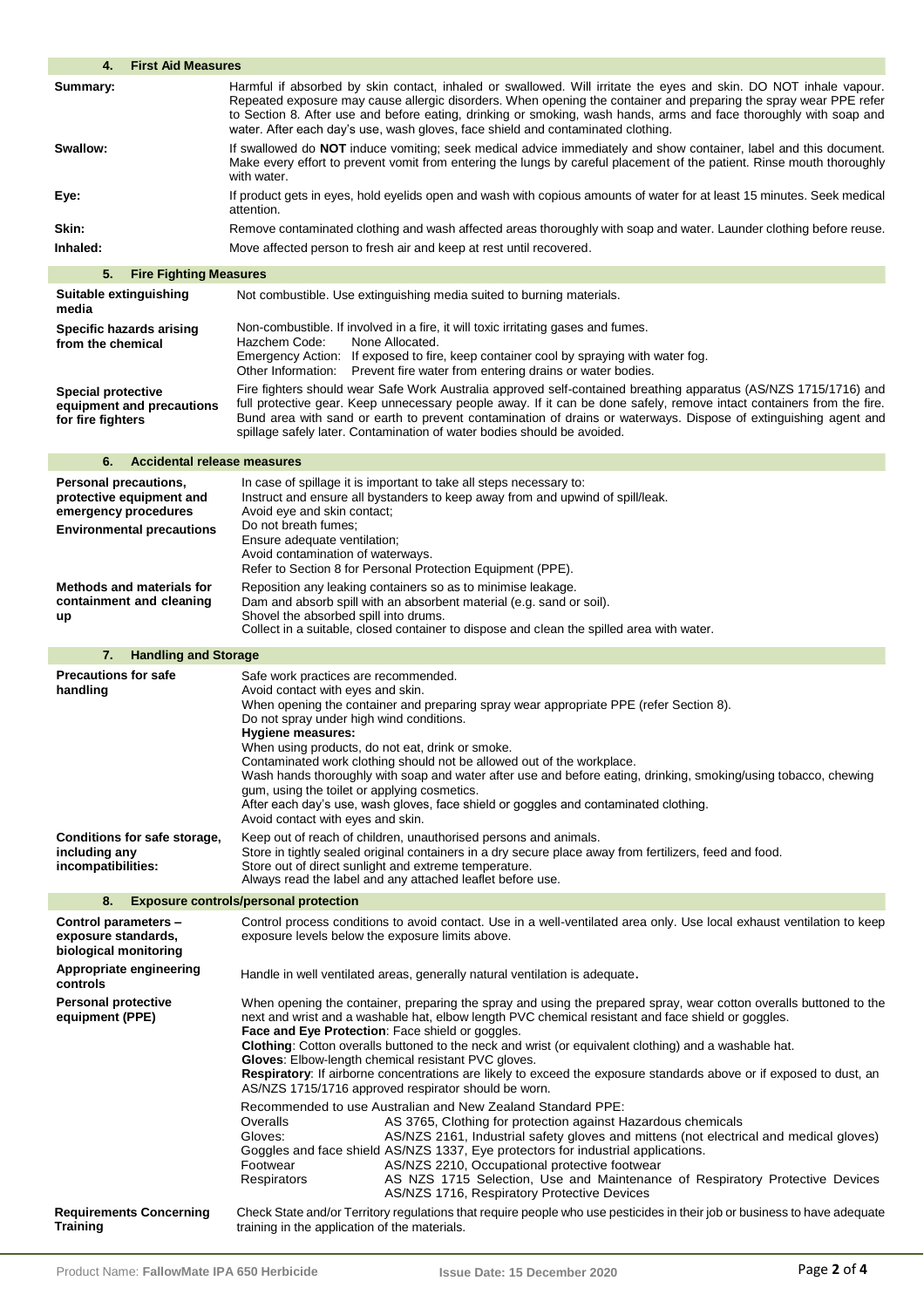### **9. Physical and chemical properties**

| Appearance, form, colour and<br>Clear, red-brown liquid with ammonia like odour<br>odour<br>pH (1% deionized Water)<br>No specific data available<br><b>Melting point</b><br>No specific data available. Liquid at normal temperatures.<br><b>Boiling point</b><br>Approx 100°C (estimated)<br><b>Flash point</b><br>Not flammable<br><b>Evaporation rate</b><br>No specific data available<br>Not flammable<br>Flammability<br>Solubility in water<br>Soluble<br>Vapour pressure<br>As for water<br>Vapour density<br>Less than 1<br><b>Auto-ignition temperature</b><br>Not applicable, does not burn<br><b>Coeff Oil/water distribution</b><br>0.71 at pH 7 (MCPA acid) (log P octanol/water) |  |
|--------------------------------------------------------------------------------------------------------------------------------------------------------------------------------------------------------------------------------------------------------------------------------------------------------------------------------------------------------------------------------------------------------------------------------------------------------------------------------------------------------------------------------------------------------------------------------------------------------------------------------------------------------------------------------------------------|--|
|                                                                                                                                                                                                                                                                                                                                                                                                                                                                                                                                                                                                                                                                                                  |  |
|                                                                                                                                                                                                                                                                                                                                                                                                                                                                                                                                                                                                                                                                                                  |  |
|                                                                                                                                                                                                                                                                                                                                                                                                                                                                                                                                                                                                                                                                                                  |  |
|                                                                                                                                                                                                                                                                                                                                                                                                                                                                                                                                                                                                                                                                                                  |  |
|                                                                                                                                                                                                                                                                                                                                                                                                                                                                                                                                                                                                                                                                                                  |  |
|                                                                                                                                                                                                                                                                                                                                                                                                                                                                                                                                                                                                                                                                                                  |  |
|                                                                                                                                                                                                                                                                                                                                                                                                                                                                                                                                                                                                                                                                                                  |  |
|                                                                                                                                                                                                                                                                                                                                                                                                                                                                                                                                                                                                                                                                                                  |  |
|                                                                                                                                                                                                                                                                                                                                                                                                                                                                                                                                                                                                                                                                                                  |  |
|                                                                                                                                                                                                                                                                                                                                                                                                                                                                                                                                                                                                                                                                                                  |  |
|                                                                                                                                                                                                                                                                                                                                                                                                                                                                                                                                                                                                                                                                                                  |  |

#### **10. Stability and Reactivity**

| Reactivity                                                    | Avoid contact of the concentrate with strong alkalis and acids. Polymerisation is unlikely.                                                                                                                                                                                                    |
|---------------------------------------------------------------|------------------------------------------------------------------------------------------------------------------------------------------------------------------------------------------------------------------------------------------------------------------------------------------------|
| <b>Chemical stability</b>                                     | Product is considered stable in ambient conditions for a period of at least 2 years after manufacture.                                                                                                                                                                                         |
| <b>Conditions to avoid</b>                                    | Keep away from strong acids and oxidizing agents.                                                                                                                                                                                                                                              |
| Incompatible materials and<br>possible hazardous<br>reactions | Reaction with acids can cause the concentrate or spray mix to precipitate solid MCPA, causing deactivation of the<br>product and blockage of spray nozzles. The addition of a strong alkali such as caustic soda will cause the release of<br>dimethylamine vapour, which is moderately toxic. |
| <b>Hazardous decomposition</b><br>products                    | If heated until evaporation of water, the residual material can emit toxic and noxious fumes. Will not polymerise.                                                                                                                                                                             |

# **11. Toxicological information**

# **Information on routes of exposure and symptoms related to exposure**

| <b>Acute Toxicity</b>       | MCPA acid is harmful via ingestion, with reported oral LD50 values for the technical product in rats ranging from 700<br>mg/kg to 1160 mg/kg and ranging in mice from 550 to 800 mg/kg. It is harmful via the dermal route as well, with<br>reported dermal LD50 values ranging from > 1000 mg/kg in rats to > 4000 mg/kg in rabbits.                                                                                                                                                                                                                                                                                                                                                                                                                                                                                                                                                                                                                                                                                                                           |
|-----------------------------|-----------------------------------------------------------------------------------------------------------------------------------------------------------------------------------------------------------------------------------------------------------------------------------------------------------------------------------------------------------------------------------------------------------------------------------------------------------------------------------------------------------------------------------------------------------------------------------------------------------------------------------------------------------------------------------------------------------------------------------------------------------------------------------------------------------------------------------------------------------------------------------------------------------------------------------------------------------------------------------------------------------------------------------------------------------------|
| <b>Chronic Toxicity</b>     | Dietary levels of approximately 50 mg/kg/day and 125 mg/kg/day over 7 months caused reduced feeding rates and<br>retarded growth rates in rats. White blood cell counts and ratios were not affected, but some reductions in red blood<br>cell counts and haemoglobin did appear to be associated with exposure to MCPA at oral dose levels of approximately<br>20 mg/kg/day. In the same study, oral doses of approximately 5 mg/kg/day caused increased relative kidney weights,<br>and oral doses of approximately 20 mg/kg/day caused increased relative liver weights. Another study in rats showed<br>no effects on kidney or liver weights over an unspecified period at oral doses of 60 mg/kg/day, but oral doses of 150<br>mg/kg/day did cause reversible increases in these weights over a course of 3 months. Very high dermal doses of 500<br>mg/kg/day caused reduced body weight, and even higher dermal doses of 1000 and 2000 mg/kg/day resulted in<br>increased mortality and observable changes in liver, kidney, spleen, and thymus tissue. |
| <b>Reproductive effects</b> | A two-generation rat study at doses of up to 15 mg/kg/day affected reproductive function. It is unlikely that humans<br>will experience these effects under normal exposure conditions.                                                                                                                                                                                                                                                                                                                                                                                                                                                                                                                                                                                                                                                                                                                                                                                                                                                                         |
| <b>Teratogenic effects</b>  | Offspring of pregnant rats fed low to moderate doses of MCPA (20 to 125 mg/kg) on days 6 to 15 of gestation, had<br>no birth defects. Teratogenic effects in humans are unlikely at expected exposure levels.                                                                                                                                                                                                                                                                                                                                                                                                                                                                                                                                                                                                                                                                                                                                                                                                                                                   |
| <b>Mutagenic effects</b>    | MCPA is reportedly weakly mutagenic to bone marrow and ovarian cells of hamsters, but negative results were<br>reported for other mutagenic tests. It appears that the compound poses little or no mutagenic risk.                                                                                                                                                                                                                                                                                                                                                                                                                                                                                                                                                                                                                                                                                                                                                                                                                                              |
| <b>Carcinogenic effects</b> | All of the available evidence on MCPA indicates that the compound does not cause cancer. Forestry and agricultural<br>workers occupationally exposed to MCPA in Sweden did not show increased cancer incidence.                                                                                                                                                                                                                                                                                                                                                                                                                                                                                                                                                                                                                                                                                                                                                                                                                                                 |
| Organ toxicity              | Target organs identified in animal studies include the liver, kidneys, spleen. and thymus. Farm worker exposure has<br>resulted in reversible anemia, muscular weakness, digestive problems, and slight liver damage.                                                                                                                                                                                                                                                                                                                                                                                                                                                                                                                                                                                                                                                                                                                                                                                                                                           |
| Fate in humans and animals  | MCPA is rapidly absorbed and eliminated from mammalian systems. Rats eliminated nearly all of a single oral dose<br>within 24 hours, mostly though urine with little or no metabolism. Humans excreted about half of a 5mg dose in the<br>urine within a few days. No residues were found after day 5.                                                                                                                                                                                                                                                                                                                                                                                                                                                                                                                                                                                                                                                                                                                                                          |

# **12. Ecological information (continued on page 4)**

**Eco toxicity** Moderate to high toxicity to aquatic organisms. LC50 (96 hr) for rainbow trout and bluegill sunfish is 135 mg/L for dicamba. LC50 (96 hr) for rainbow trout is 50 - 560 mg/L for MCPA. LC50 (96 hr) for bluegill sunfish is > 135 mg/L for MCPA. LC50 (48 hr) for daphnia is 110 mg/L for dicamba. LC50 (48 hr) for daphnia is > 190 mg/L for MCPA. MCPA is practically nontoxic to freshwater invertebrates, and estuarine and marine organisms. Nontoxic to bees. Moderate toxicity to birds LD50 for bobwhite quail is 377 mg/kg for MCPA.

Effects on birds: MCPA is moderately toxic to wildfowl; the LD50 of MCPA in bobwhite quail is 377 mg/kg.

Effects on aquatic organisms: MCPA is only slightly toxic to freshwater fish, with reported LC50 values ranging from 117 to 232 mg/L in rainbow trout. MCPA is practically nontoxic to freshwater invertebrates, and estuarine and marine organisms.

Effects on other organisms: It is nontoxic to bees, with a reported oral LD50 of 14 µg/bee.